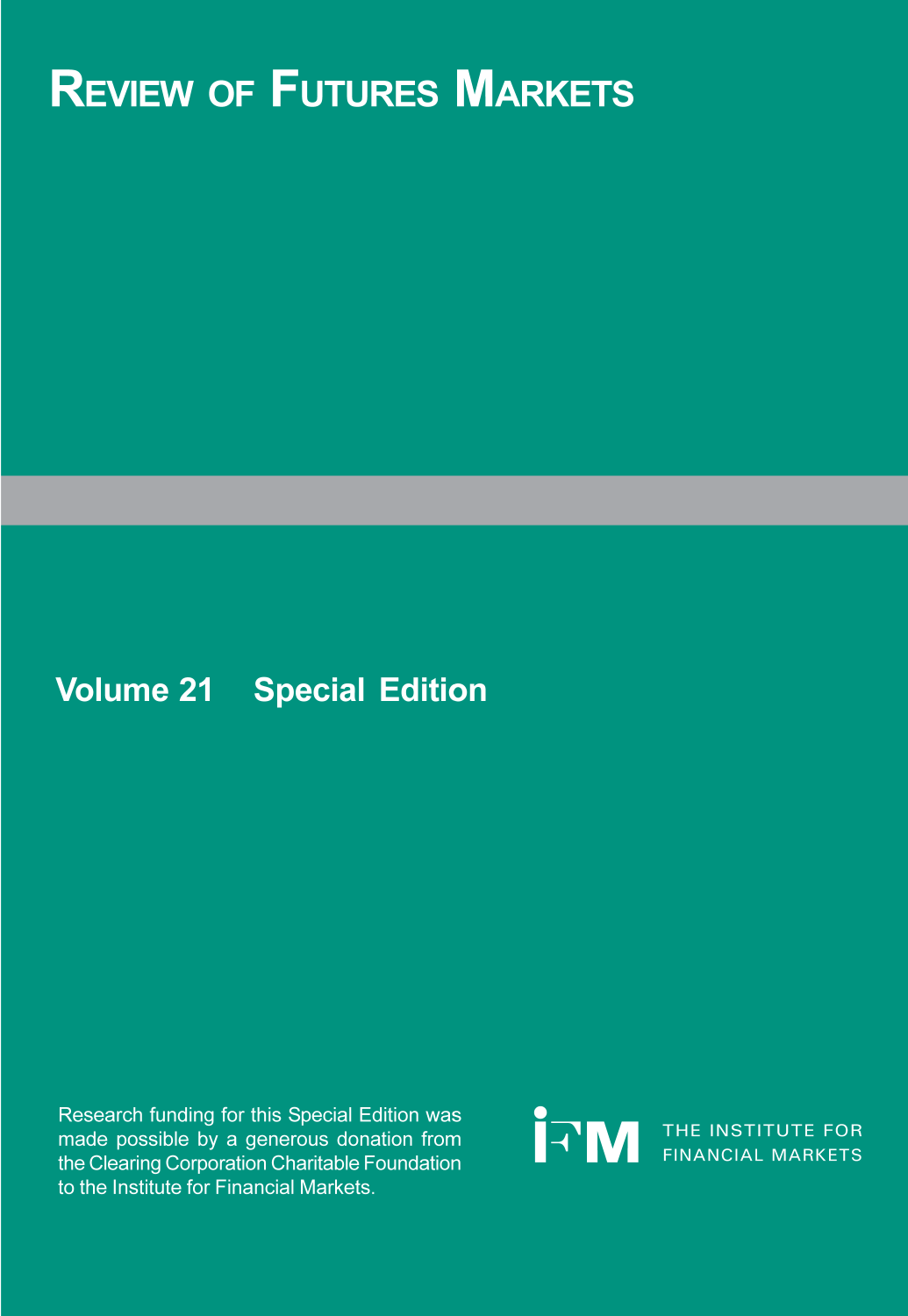### **SYSTEMIC RISK: CLUSTERING AND CONTAGION MECHANISMS**

### **Agostino Capponi and Peng-Chu Chen\***

*We propose a general framework to capture both contagion and clustering mechanisms arising in financial networks when balance sheet linkages across entities exist. Building on Eisenberg and Noe (2001), we develop a multiperiod clearing payment system, where the financial network evolves stochastically over time. We model explicitly the impact of default events on the state of the network and introduce a novel mathematical structure, the systemic graph, to measure the contagion and systemic effects propagating in the network over time. Numerically, we show that domino effects appear when the interbank liability structure is homogeneous, whereas clustering effects are noticeable when the structure is heterogeneous. Larger correlations between interbank liabilities reduce the domino contribution to systemic risk and increase default clustering, especially if liability exposures are highly volatile.*

Inancial institutions are connected to each other via a sophisticated network<br>of bilateral exposures originating from derivatives trades, such as options,<br>futures, and credit default swaps. Such trades expose each counterp of bilateral exposures originating from derivatives trades, such as options, futures, and credit default swaps. Such trades expose each counterparty not only to market risk but also to counterparty risk. Indeed, through these linkages, distress or failure of a financial institution triggering large unexpected losses on its trades can seriously affect the financial status of its counterparties in the network, possibly leading them into default. The recursive interdependence in this network of exposures is typically referred to as *systemic risk*, and has been responsible for many failures and credit quality deteriorations experienced by banks during the crisis. (See also Capponi 2012 and Capponi and Larsson 2012 for more details.)

In stable times, the behavior of the network does not exhibit any anomalous behavior. However, in times of financial distress, the recent crisis has demonstrated that default events originating in a specific area of the network may propagate wider in the financial system and affect zones that were not considered particularly vulnerable to a given adverse scenario. Such an intricate structure of linkages can

*Acknowledgements*: The authors acknowledge a grant received from the Institute for Financial Markets.

*Keywords:* systemic risk, systemic graph, clustering, contagion *JEL Classification:* G01, G21

<sup>\*</sup>Agostino Capponi (the corresponding author) is an assistant professor in the School of Industrial Engineering at Purdue University. E-mail: capponi@purdue.edu.

Peng-Chu Chen is a graduate research assistant in the School of Industrial Engineering at Purdue University. Email: chen621@purdue.edu.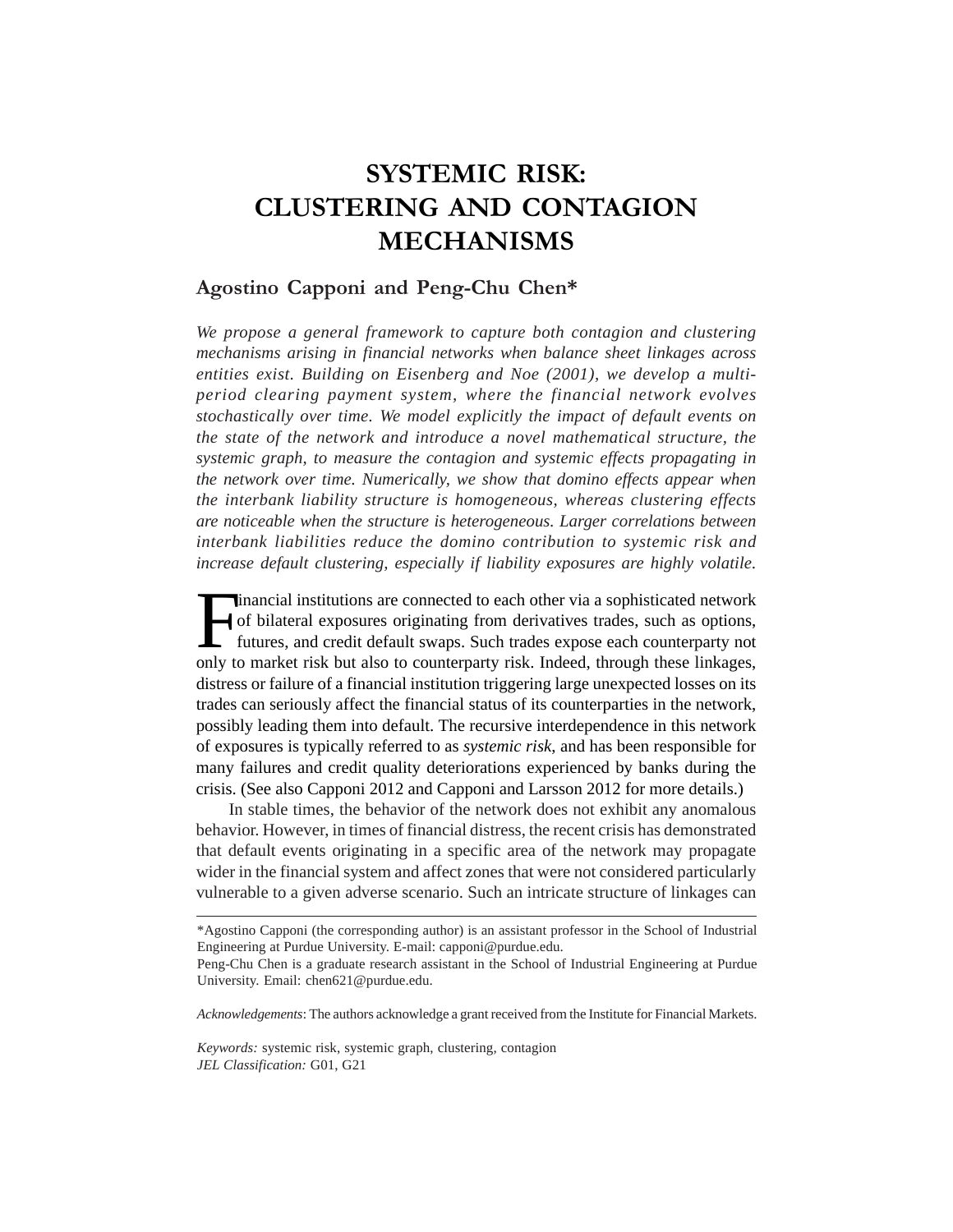be naturally captured by using a network representation of the financial system. Starting with the seminal paper by Allen and Gale (2001), who employed an equilibrium approach to model the propagation of financial distress in a credit network, many other approaches have been proposed to explain this phenomenon. Gai and Kapadia (2010) use statistical techniques from network theory to model how contagion spreads via counterparty exposures. Battiston et al. (2012a) describe the time evolution of the interbank network, and introduce the financial accelerator to characterize the feedback effect arising from changes in the financial conditions of an agent. Battiston et al. (2012b) demonstrate that the systemic risk does not necessarily decrease if the connectivity of the underlying financial network increases. Cifuentes, Ferrucci, and Shin (2005) show that the effects of financial distress at some financial institutions can force other financial entities to write down the value of their assets, and this may consequently trigger other defaults. Using a static approach, Amini, Cont, and Minca (2011) analyze default contagion and short term counterparty risk in the context of interbank lending, using tools from random graph theory. Reduced form models of dynamic contagion are instead considered in Dai Pra et al. (2009) and Dai Pra and Tolotti (2009), and most recently by Cvitanic, Ma, and Zhang (2010) and Giesecke, Spiliopoulos, and Sowers (2011). Capponi and Larsson (2012) analyze the systemic risk associated with default of a company via the interplay between equilibrium behavior of investors, risk preferences, and cyclicality properties of the default intensity.

We propose a novel framework aimed at capturing both *clustering* and *contagion* mechanisms arising from balance sheet interactions across entities. Our framework builds on the approach proposed by Eisenberg and Noe (2001), who develop a fairly general model of a clearing system, and then analyze the systemic effects of the default of an entity on its counterparties. Differently from Eisenberg and Noe (2001), who consider a static one-period model, we allow for stochastic dynamics to describe the time evolution of the financial network, and model the impact of default events on the state of the network. We allow for *multiple clearing* dates, with clearing payments satisfying the standard conditions imposed by bankruptcy laws in each date (limited liability of equity, absolute priority requirements, and proportional repayments of liabilities in default). In each time period, the financial system is modeled as a digraph, where nodes represent entities and edges liability relations between them.

Although our framework accommodates any liability structure, we specialize it to the case where such liabilities consist of call options in order to capture the impact of volatility on interbank liabilities, a relevant driver of counterparty risk propagation in financial markets. As option instruments are highly sensitive to volatility, the resulting analysis can provide systemic risk indicators in financially distressed environments. We further remark that options represent a sizable component of the total liabilities of an institution, and must be listed on the balance sheet according to the accounting classification requirements in Financial Accounting Standards Boards (2007).

Each node is associated with assets and operating cash inflows that the underlying entity possesses, and can be active or defaulted. The state of network is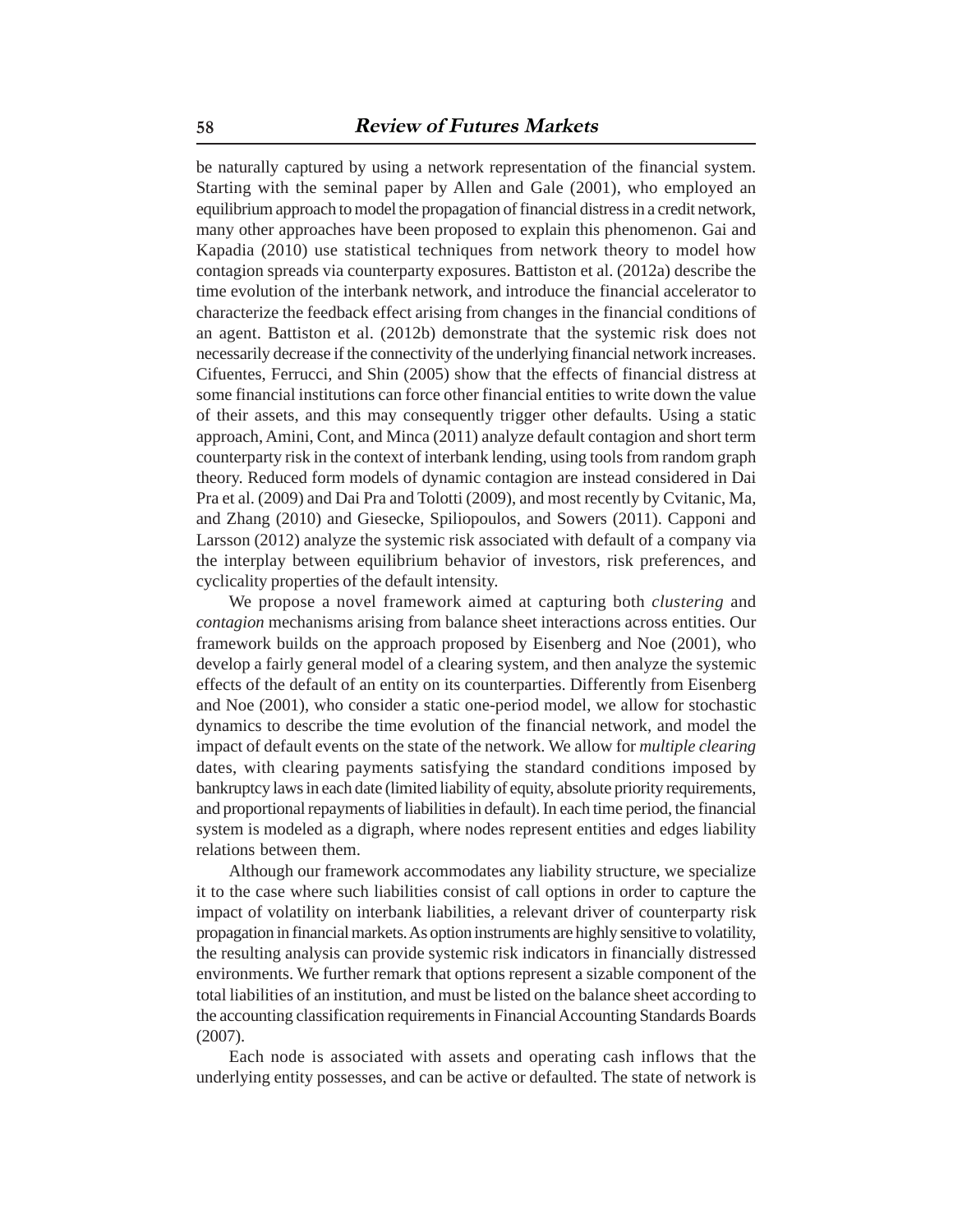fully characterized by the state of all nodes, as well as by the interbank liability structure. We introduce a novel mathematical structure, the *systemic graph*, which provides a complete representation of the clustering and contagion effects within the network. The vertices of such a graph are called clusters and can be of two types, *source* and *contaminated*. Each cluster identifies an area of the network consisting of simultaneously defaulting nodes, which influenced each other because of direct or indirect linkages in the underlying liability graph. The source clusters represent the triggering components of systemic failures. The contaminated clusters, instead, identify areas of the financial network that defaulted because of the dynamic consequences implied from previous failures in other areas of the network.

The systemic graph represents a useful tool for systemic risk analysis, as it allows to fully track default cascades. Given a source cluster, each directed path originating from it identifies a path of systemic failure, which may then be closely monitored by a regulator wishing to take precautionary measures to prevent systemic crises. By a numerical analysis summarized by the systemic graph, we show that a *default cascade* is more frequent when the interbank liability structure is homogeneous; that is, the amounts of liabilities between any pair of nodes are of similar size. On the contrary, when the network is heterogeneous, default events tend to *cluster*, that is, to occur simultaneously, given that the reduced payments coming from defaulted entities have a stronger impact on the solvency state of the remaining entities. Moreover, higher volatility in exposures and interbank correlations exacerbate simultaneous occurrence of defaults, and result in large clusters of defaulted nodes.

The rest of the paper is organized as follows. Section I provides the framework. Section II develops the multi-period clearing system model. Section III develops measures of systemic risk for the network. Section IV concludes the paper.

#### **I. FRAMEWORK**

The financial network is modeled as a digraph  $G = (V, E)$ , where the set *V* of nodes represents the financial firms, and the set *E* of edges the liability relations between nodes (a directed edge between node *i* and *j* indicates that *i* is a debtor of node *j*). We consider a finite time horizon, which is divided into discrete intervals, [ $t, t + 1$ ], that are indexed by  $t \in \{0, 1, \ldots, T\}$ . The financial system is fully characterized by the following quantities associated to node  $i \in V$  and edge  $(i, j) \in$ *E* in each time *t*.

$$
\mathbf{L}^{t} \in \mathbb{R}_{\geq 0}^{n \times n}, L^{t}_{ij} \text{ : liability node } i \text{ owes to } j \text{ at time } t
$$
\n
$$
\mathbf{l}^{t} \in \mathbb{R}_{\geq 0}^{n}, l^{t}_{i} \text{ : total liabilities node } i \text{ owes to other nodes at time } t.
$$
\n
$$
l^{t}_{i} = \sum_{j \neq i, j \in V} L^{t}_{ij}
$$
\n
$$
\mathbf{\Pi}^{t} \in \mathbb{R}_{[0,1]}^{n \times n}, \Pi^{t}_{ij} \text{ : liability of } i \text{ to } j \text{ as a proportion of } i \text{'s total liabilities at time } t.
$$
\n
$$
\Pi^{t}_{ij} = \frac{L^{t}_{ij}}{l^{t}_{i}} \text{ if } l^{t}_{i} > 0 \text{ ; 0 otherwise.}
$$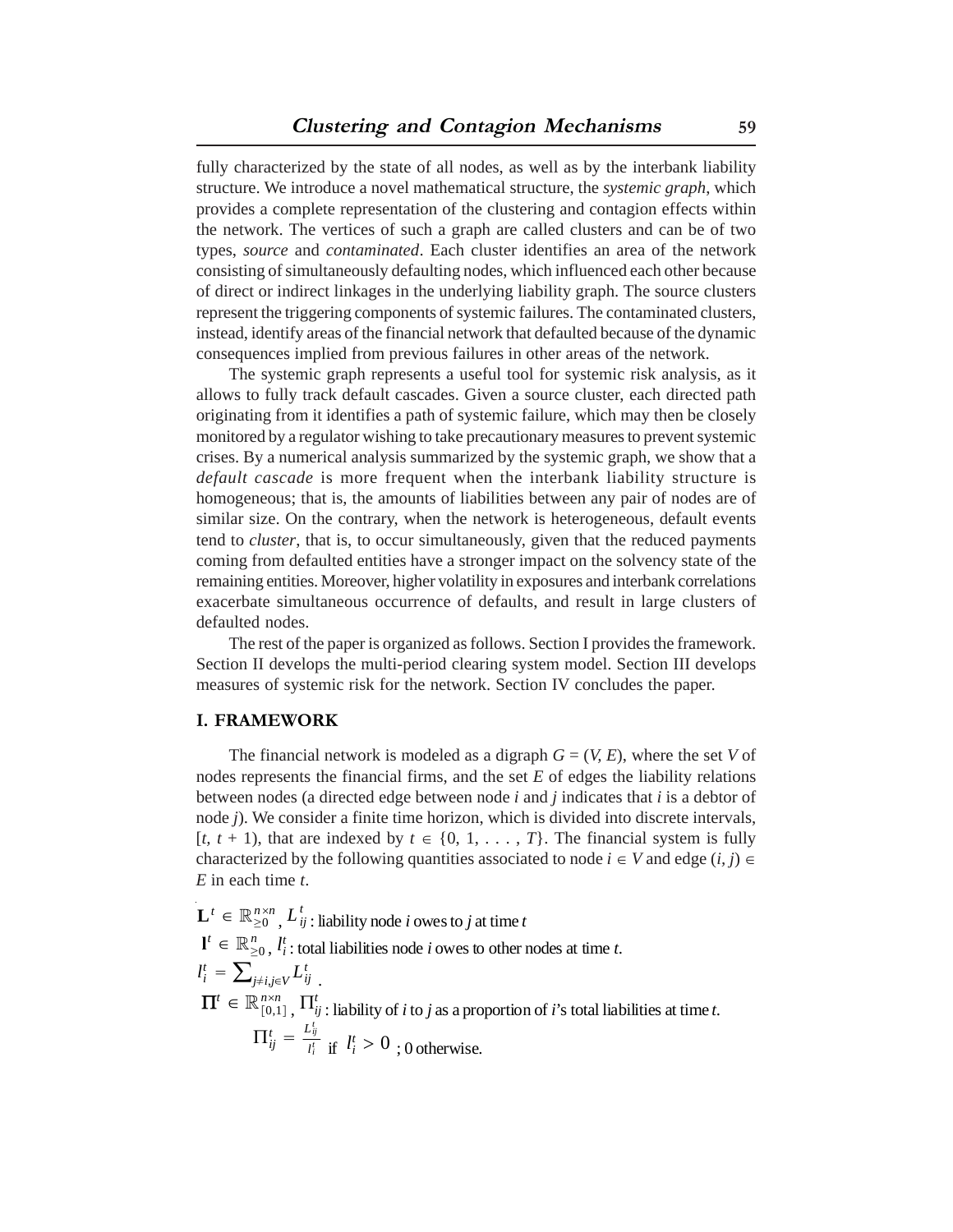$\mathbf{p}^t \in \mathbb{R}_{\geq 0}^n$ ,  $p_i^t$ : payments node *i* makes to other nodes at time *t*.  $t^t \in \mathbb{R}_{>0}^n$ ,  $t_i^t$ ; operating cash inflow node *i* has at time *t*.  $\mathbf{c}^t \in \mathbb{R}_{\geq 0}^n$ ,  $c_i^t$ : cash node *i* owns at time  $t_i^1$ .

Both liabilities and operating cash inflows are modeled via stochastic processes. As mentioned in the introduction, the term structure of liabilities is assumed to consist of options with different expirations, sold by each node of the network to any other at initial time. We denote the underlying asset on which the call option sold by *i* to *j* is written by  $x_{ij}^t$  and denote the corresponding strike price by  $K_{ij}^t$ . Further, the number of options is denoted by  $N_{ij}$ . We then have that the liability *i* owes to *j* at time *t* is:

$$
L'_{ij} = N'_{ij} (x'_{ij} - K'_{ij})^{+}.
$$

We also impose that all nodes have positive operating cash inflow for all times; that is, for each *i*,  $\iota_i'$  is an almost surely positive stochastic process,  $t \in \{0, 1, \ldots, T\}$ . This is one of the simplest sufficient conditions needed to guarantee the uniqueness of clearing payments in the single-period model developed in Eisenberg and Noe (2001). Such an assumption will be used when we prove the uniqueness of clearing payment sequence in Section II.

The time behavior of the financial network over time may be described by the pair  $(L^t, t^t)$ ,  $t \in \{0, 1, \ldots, T\}$ , of stochastic processes. Given a time evolving financial network  $(L^t, \iota^t)$ , our objective is to model the propagation of defaults within the network, and provide effective measures to assess the systemic risk level.

#### **II. MODEL**

We develop a model for a multi-period multilateral clearing system, based on the framework described above. We start providing preliminary definitions that will be used subsequently in the paper.

The *cash* of node *i* at time *t*, denoted by  $c_i$ , is recursively defined as:

$$
\begin{cases} c_i^0 = \sum_{j \neq i, i \in V} \prod_{j \neq i}^0 \rho_j^0 + t_i^0 \\ c_i^t = \sum_{j \neq i, i \in V} \prod_{j \neq i}^t \rho_j^t + t_i^t + (1+r)(c_i^{t-1} - t_i^{t-1})^+ \quad \text{for } t \in \{1, ..., T\}, \end{cases} \tag{2.1}
$$

where *r* is the market interest rate, assumed to be deterministic.

**Definition 2.1.** A node  $i \in V$  *defaults* at time *t* if it cannot repay in full its liabilities due at *t* using his available cash, that is,  $c_i^r < l_i^r$ . The *default set* by the end of time  $t-1$ , denoted by  $D^t$ , includes all nodes, which defaulted by time  $s \leq t-1$ . Clearly,  $D^0 = \emptyset$ .

<sup>1.</sup> Strictly speaking, this also includes cash equivalents, that is, assets which are readily convertible into cash, such as money market holdings, short-term government bonds, or treasury bills.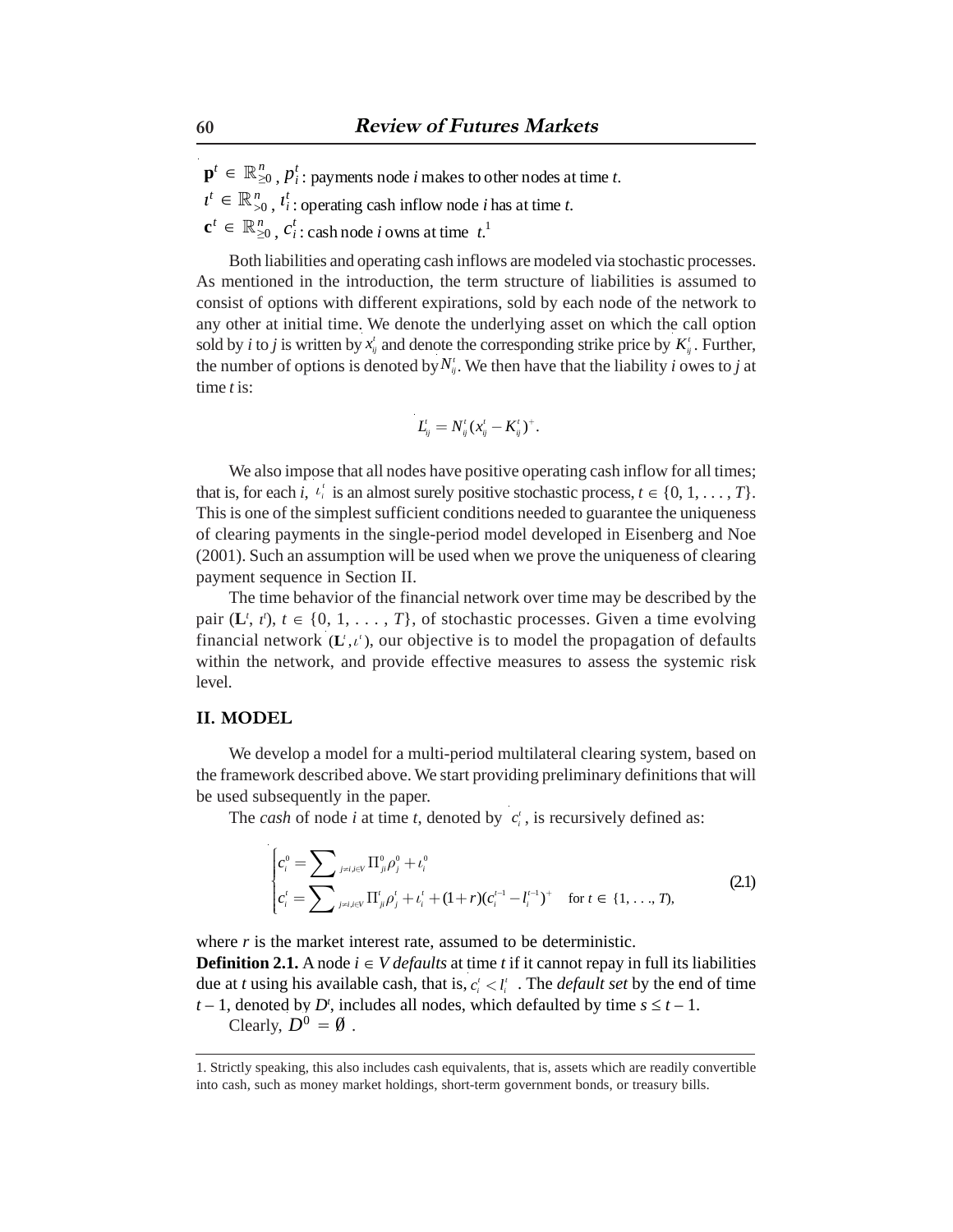#### **A. Default Mechanism**

Suppose a node *i* defaults by the end of time *t*. Then all liabilities owed by node  $i$  from  $t + 1$  to  $T$  are due immediately, while the financial claims against other nodes from  $t + 1$  to  $T$  cannot be realized yet. According to Chapter 7 under the bankruptcy laws of the United States, a bankruptcy trustee is appointed by the node *i*'s creditors to administer the bankruptcy estate. The trustee in general sells all the assets through an auction and distributes the proceeds to the creditors (see Bris, Welch, and Zhu 2006). In the context of our model, we assume that the trustee collects the payments that node *i* is supposed to receive from its debtors in the network, and distributes them to node *i*'s creditors after the assumed time horizon. Although a defaulted node is replaced by a bankruptcy trustee, mathematically, we continue to use the same notation of a defaulted node for the trustee; such a replacement has no impact on any of following computations.

#### **B. Clearing Payment Sequence**

Due to the presence of multiple clearing dates, we need to define a sequence of clearing payments, that is, payments that each node makes under a multi-period multilateral clearing system. Such a sequence also satisfies the standard conditions imposed by the bankruptcy law mentioned in Eisenberg and Noe (2001).

**Definition 2.2.** Given a time sequence  $\{(\mathbf{L}^t, t^t)\}_{t=0}^T$ , a time sequence of  $\{\mathbf{p}^{t*}\}_{t=0}^T$  is a *clearing payment sequence* if it satisfies the following conditions:

a. *Payment less than liability*. The total payment  $p_i^{t^*}$  node *i* makes is nonnegative and does not exceed total liability  $l_i^t$  out standing in each time period *t*:

$$
0 \le p_i^{t*} \le l_i^t \text{ for } i \in V, t \in \{0, 1, ..., T\}.
$$

b. Proportional reypayment of liabilities. A node  $i \in V$  repays liabilities to one of his creditors according to a proportional mechanism; that is, node *i* pays  $\Pi_{ij}^t p_i^{t^*}$  to node *j* at time *t*.

c. *Absolute priority requirements.* In each time interval *t*, either node *i* repays in full its liabilities or, if it defaults, it uses all node *i*'s available cash to repay current creditors. Mathematically:

$$
p_i^{t^*} = \mathbf{1}_{i \notin D^t} \min\{l_i^t, c_i^t\} \quad \text{for } i \in V, t \in \{0, 1, ..., T\}
$$
 (2.2)

**Lemma 2.3.** In case of a single clearing date, the clearing payment sequence defined above coincides with the clearing payment vector in Eisenberg and Noe (2001), and it is unique.

*Proof.* For a single clearing date,  $D^0 = \emptyset$  by definition. By equation (2.2):

$$
p_i^0 = \min \left\{ l_i^0, c_i^0 = \sum_{j=i, j \in V} \prod_{j}^0 p_j^0 + t_i^0 \right\} \text{ for } i \in V.
$$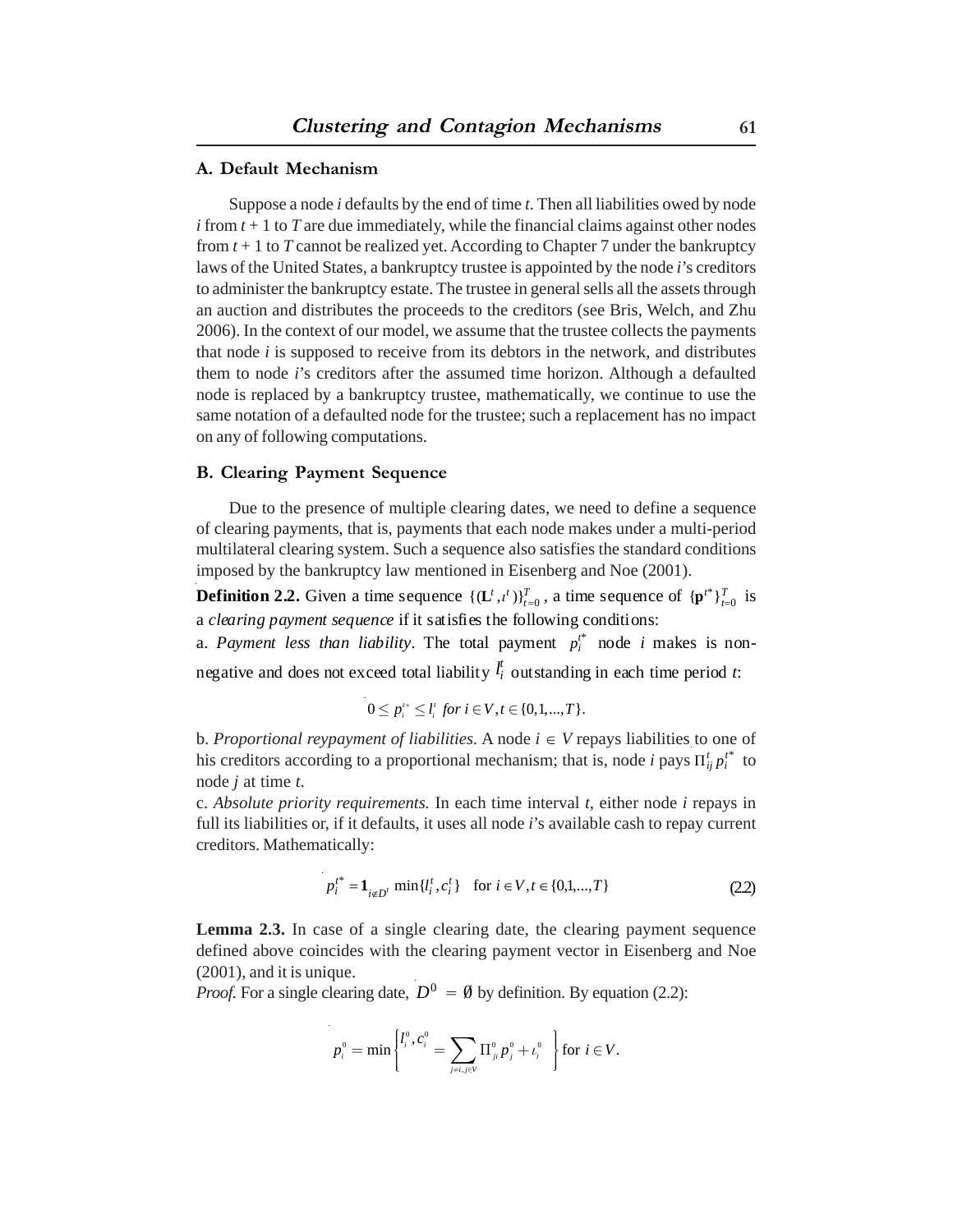The solution is the clearing payment vector defined in Eisenberg and Noe (2001). As, by assumption, all nodes in the network have positive operating cash inflow, then by Eisenberg and Noe (2001), Theorem 2, the clearing vector is unique.

**Lemma 2.4.** Given a sequence of financial networks, there exists a unique clearing payment sequence.

*Proof.* We prove the above lemma by induction. At time 0, by Lemma 2.3,  $\mathbf{p}^0$  exists and is unique. Suppose the statement to be true for time  $t - 1$ . At time  $t$ , since the remaining cash  $(c^{t-1} - 1^{t-1}) \vee 0$  is determined from  $t - 1$ , we redefine  $t' + (1 + r)$  $({\bf c}^{t-1} - {\bf 1}^{t-1}) \ \lor {\bf 0} = \tilde{\iota}^t$  and rewrite (2.2) as:

$$
\begin{cases} p'_{i} = \min \left\{ l'_{i}, c'_{i} = \sum_{j=i, j \in V} \prod'_{ji} p'_{j} + \tilde{\iota}_{i}^{\prime} \right\} & \text{for } i \notin D' \\ p'_{i} = 0 & \text{for } i \in D' \end{cases}
$$

By Eisenberg and Noe  $(2001)$  there exists a unique solution,  $p^t$ , to the above system of equations. Thus, in each time interval there exists a unique payment vector, and hence a unique clearing payment sequence.

#### **III. MEASURING SYSTEMIC RISK**

#### **A. Computation**

Given a sequence of financial networks, Algorithm 1 given below recovers the clearing payment sequence and the associated sequence of default sets.

| <b>Algorithm 1: Default Propagation Algorithm.</b>          |
|-------------------------------------------------------------|
| 1: procedure DEFAULT PROPAGATION $({(L, i)}_{l=0}^{l'} )$   |
| 2: for $t \leftarrow 0$ to T do                             |
| $3:$ Solve $(2.2)$ by the fictitious default algorithm,     |
| 4: return $p^t$ , $c^t$                                     |
| 5: $D^{i+1} \leftarrow D' \cup \{i \in V   c_i' < l_i' \}.$ |
| $6:$ end for                                                |
| 7: end procedure                                            |
|                                                             |

The algorithm uses the *fictitious default algorithm* proposed by Eisenberg and Noe (2001) as a subroutine. The latter is an efficient algorithm to recover the clearing payment vector at a given time. Using the fact that the fictitious default algorithm will take at most *n* steps to recover the clearing payment in each time interval, the proposed algorithm will terminate in  $n(T + 1)$  steps.

#### **B. Systemic Graph and Measures**

We measure the systemic risk across two dimensions: default cascades occurring across time (domino effect), and default clustering, that is, blocks of nodes defaulting on a fixed time. Before proceeding further, we review the concept of a strongly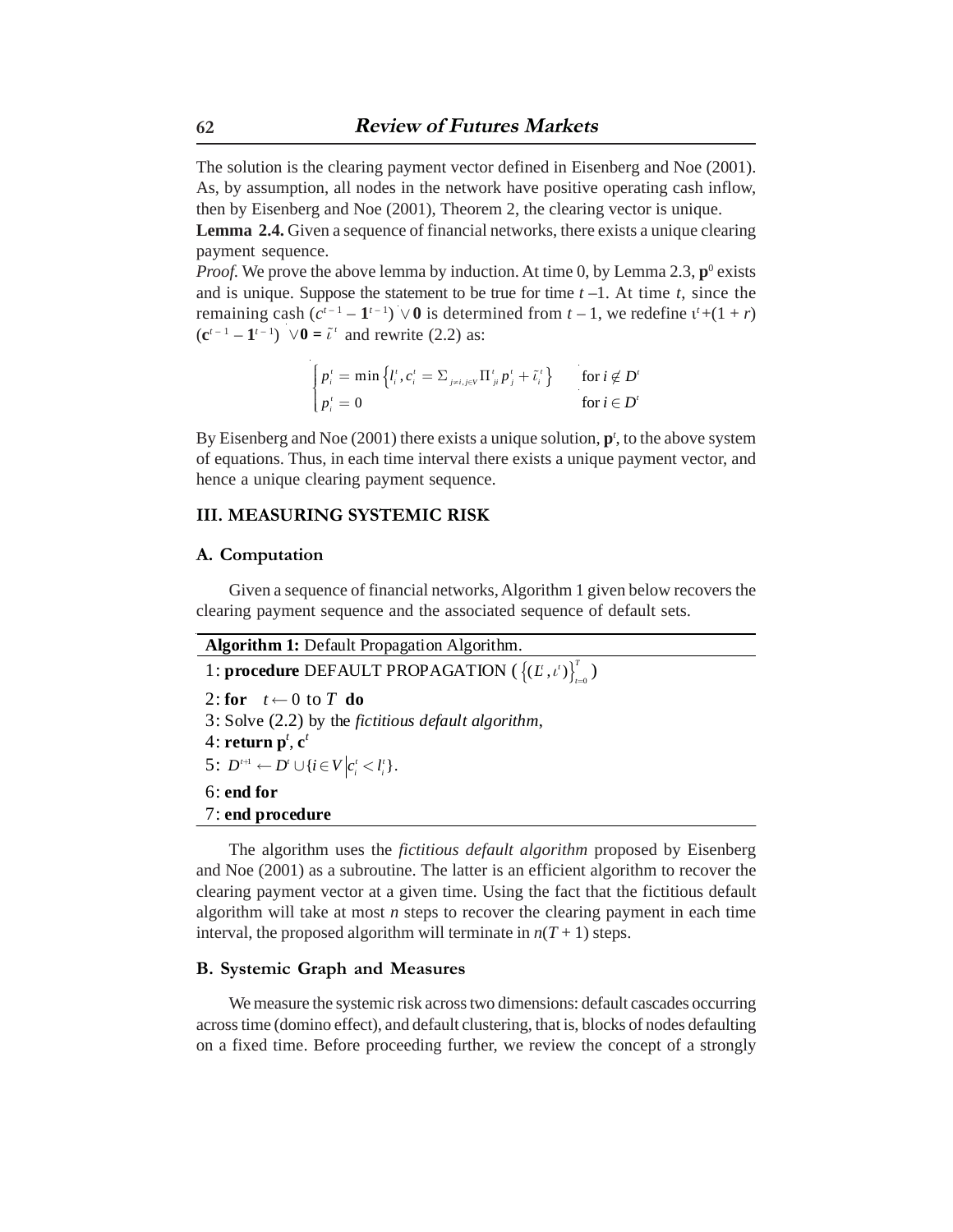connected component of a graph. Given a graph *G*, a component *C* is said to be *strongly connected* if for any pair *x*, *y* of nodes in *C*, there exists at least a directed path from  $x$  to  $y$  in the subgraph induced by  $C$ , and all directed paths only cross nodes in *C*. Notice that, given two strongly connected components  $C_1$  and  $C_2$ , there exists no direct edge from a node in  $C_1$  to a node in  $C_2$ .

We construct an acyclic graph, called the *systemic graph*, which consists of clusters of two types: *source* and *contaminated*. Such clusters are obtained from the execution of the algorithm 1 as follows. Let  $\{D^1, D^2, \ldots D^T\}$  be the time sequence of default sets.

•  $t = 1$ . Denote by  $\{C_1^1, C_2^1, \ldots, C_i^1\}$  the clusters formed at  $t = 1$ . Each cluster  $C_j^1 \subset D^1$ is a strongly connected component of the subgraph of  $G$  induced by  $D<sup>1</sup>$ . Each cluster  $C_i^1$ ,  $1 \le j \le i$  is called a *source* cluster. Next we compute the list of all nodes *contaminated* by each cluster  $C_j$ . A node *y* is contaminated by the cluster  $C_j$ , if there exists at least one node in  $C_i^1$  that has liabilities towards *y* at time 1.  $C_j^1$ ,  $1 \le j \le i$  is called a *source* cluster. Next we compute the list of all no<br>*inated* by each cluster  $C_j^1$ . A node y is contaminated by the cluster  $C_j^1$  $C^1_j$ 

•  $t = k, k \ge 2$ . Denote by  $\{C_1^k, C_2^k, \ldots, C_l^k\}$  the clusters formed at  $t = k$ . If a cluster  $C_m^k$  contains at least one contaminated node, then its type becomes contaminated. If no node in the cluster  $C_m^k$  is contaminated, then the cluster is a source cluster. We If no node in the cluster  $C_m^k$  is contaminated, then the cluster is a source cluster. We insert a direct edge between  $C_i^h$  and  $C_i^k$ ,  $h < k$ , if there exists a node in the cluster  $C_l^k$ , which was contaminated by a node in the cluster  $C_l^h$ . insert a direct edge between  $C_i^h$  and  $C_l^k$ ,<br> $C_i^k$ , which was contaminated by a node

In particular, notice that source clusters do not have incoming edges. Contaminated clusters, instead, must necessarily have incoming edges, but do not necessarily have outgoing edges. Some observations are in order. It may happen that two initially disconnected components of the systemic graph can later recombine into one component. If this happens at time  $t$ , it means that a cluster  $C_i^t$  is contaminated by two clusters  $C_j^s$  and  $C_k^s$ , formed at time  $s < t$ . The source clusters model the triggering components of the systemic failures and capture the clustering effect. The domino effect is measured by the maximum depth of the systemic graph (the higher the depth, the higher the effect).

#### **C. Simulation Results**

We provide an illustration of contagion and clustering effects captured by our framework. More specifically, we consider two different network configurations: (1) homogeneous interbank liabilities and (2) heterogeneous interbank liabilities. In the homogeneous case, liabilities between each pair of nodes are of similar size; in the heterogeneous case, each node always has higher netted liabilities towards lower indexed nodes (i.e., he needs to pays more than what he receives). Next, we present the results of Monte Carlo simulations under both scenarios. We consider a fully connected network of 40 nodes, and assume a time horizon  $T = 40$ , thus resulting in 40 payment periods. We fix the number of runs to 50. Throughout our simulations, we assume that the asset values underlying the call option liability follow geometric Brownian motions. We fix the strikes  $K_{ij}^t$  to 10 for all *t* and  $i, j \in V$ ; the number of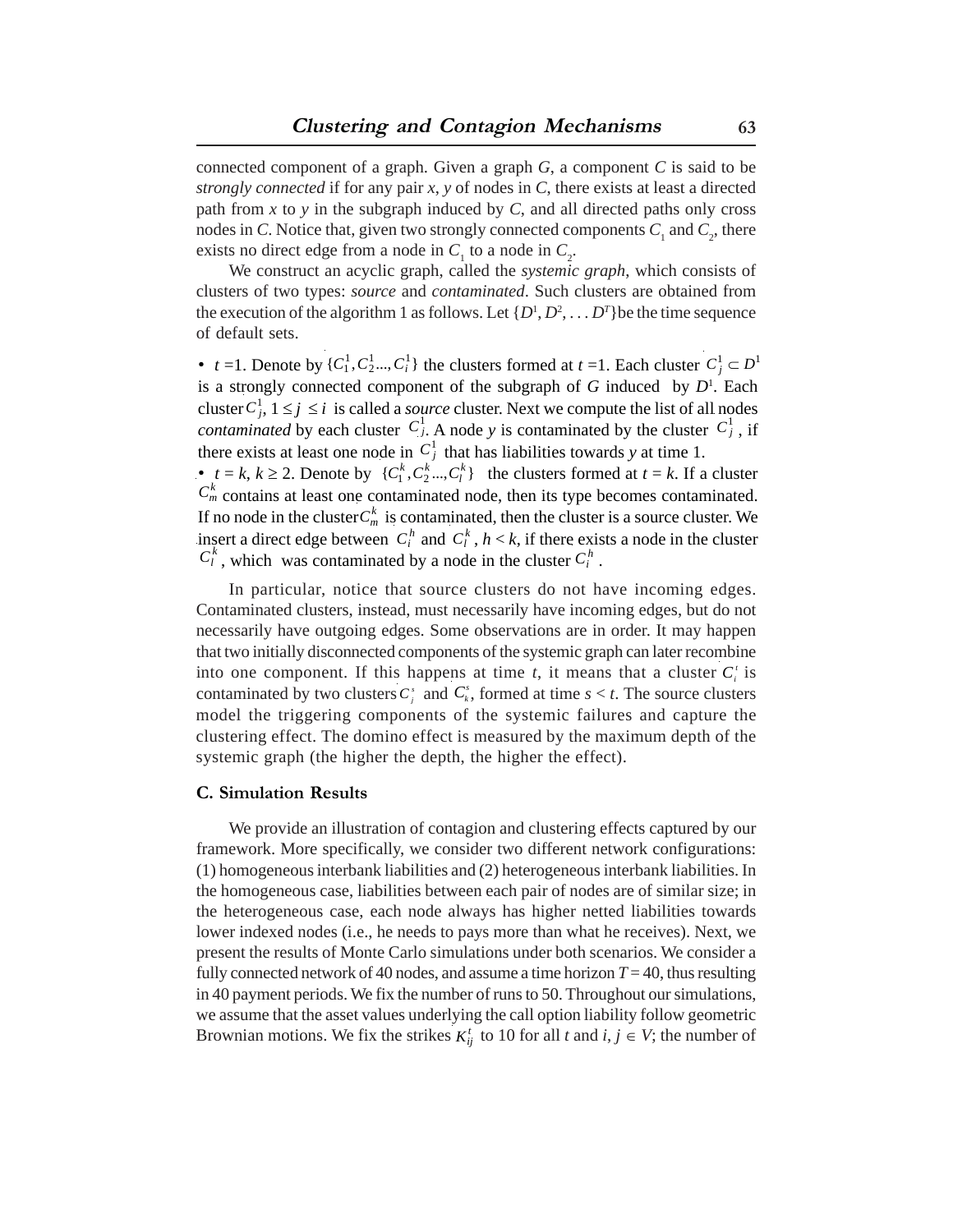| Table 1. Monte-Carlo Statistics Reporting Systemic Components of the Network. |                    |                      |  |
|-------------------------------------------------------------------------------|--------------------|----------------------|--|
| <b>Mean Value of Measures</b>                                                 | <b>Homogeneous</b> | <b>Heterogeneous</b> |  |
| (1) Maximum depth of domino chain                                             | 19.02              | 5.10                 |  |
| (2) Total number of defaulted nodes                                           | 32.84              | 40.00                |  |
| (3) Elapsed time before all defaults occur                                    | 31.54              | 5.60                 |  |
| (4) Default propagating rate = $(2) / (3)$                                    | 1.05               | 7.54                 |  |

options each node holds,  $N_{ij}^t$ , is 1 for all *t* and  $i, j \in V$ . The operating cash in inflow that each node has at time 0 is  $_{l_i^0} = 120$ , for  $i \in V$ . Homogeneous and heterogeneous liability matrices are characterized by the initial value of the asset. In the homogeneous case, the asset at time 0 is given by:

$$
x_{ij}^0 = \begin{cases} 30 & \text{for } i, j \in V, i \neq j \\ 0 & \text{for } i, j \in V, i = j, \end{cases}
$$

whereas in heterogeneous case, it is

$$
x_{ij}^0 = \begin{cases} 39 & \text{for } i, j \in V, i > j \\ 21 & \text{for } i, j \in V, i < j \\ 0 & \text{for } i, j \in V, i = j. \end{cases}
$$

**Systemic Graph.** We start presenting the results obtained under a scenario where the asset values  $x_i$ 's are assumed to be uncorrelated, and the diffusion coefficients are the same, that is,  $\mu_i = 0.1$  and  $\sigma_i = 0.4$  for all *i*. The relevant statistics are provided in Table 1. We also report the systemic graph extracted from a snapshot of our simulations in Figure 1.

Both Table 1 and Figure 1 show that when the network has a homogeneous liability structure, default events happen in cascade. As all nodes are equally liable and creditors to each other, the failure of a node on a given date does not impact significantly the currently solvent nodes within the network. On the other hand, when the network is heterogeneous, defaults cluster. This is because the reduced payments coming from defaulted nodes have a stronger immediate impact on the solvency state of the others. Indeed, when node  $N$  defaults, node  $N-1$  will receive a reduced payment from *N* and will have to pay all other nodes more than what it receives. This will trigger its default immediately and propagate recursively to lower indexed nodes, thus resulting in clusters with larger size.

Such observed effects are consistent with empirical evidence provided in the academic literature by Angelini, Maresca, and Russo (1996), who analyzed the knock-on possibility within the Italian intraday netting system, and Furfine (2003), who considered the degree to which the failure of one bank would cause other failures in the federal fund market of the United States. A common theme of their results suggests that the scenario in which default events cluster depends on the systemic importance of the failing bank. We observe similar behaviors in our simulations, where in the homogeneous case none of the nodes is systemically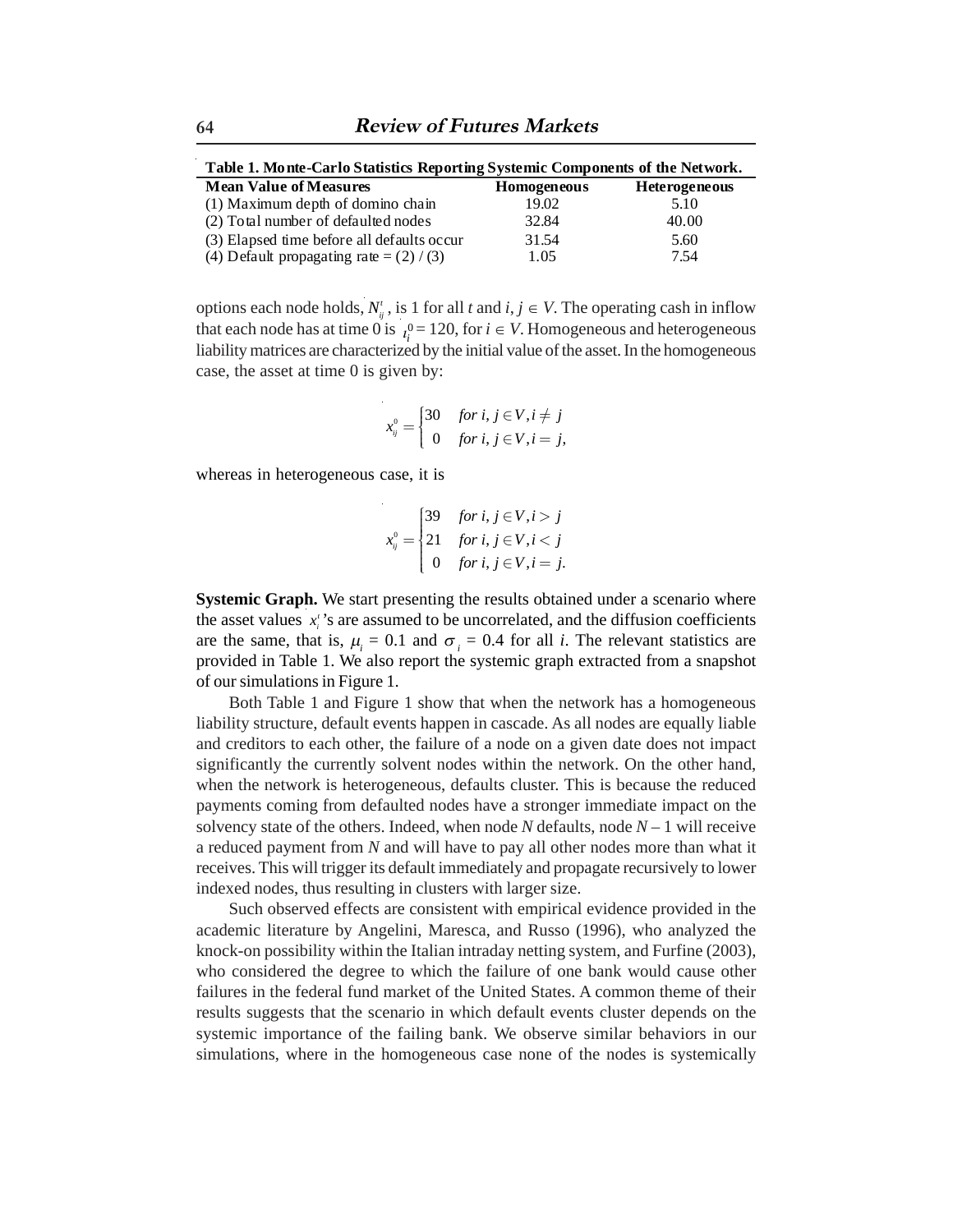

The top panel shows the systemic graph for the homogeneous case. The bottom panel shows the graph for the heterogeneous case. Arrows between nodes represent contamination relations.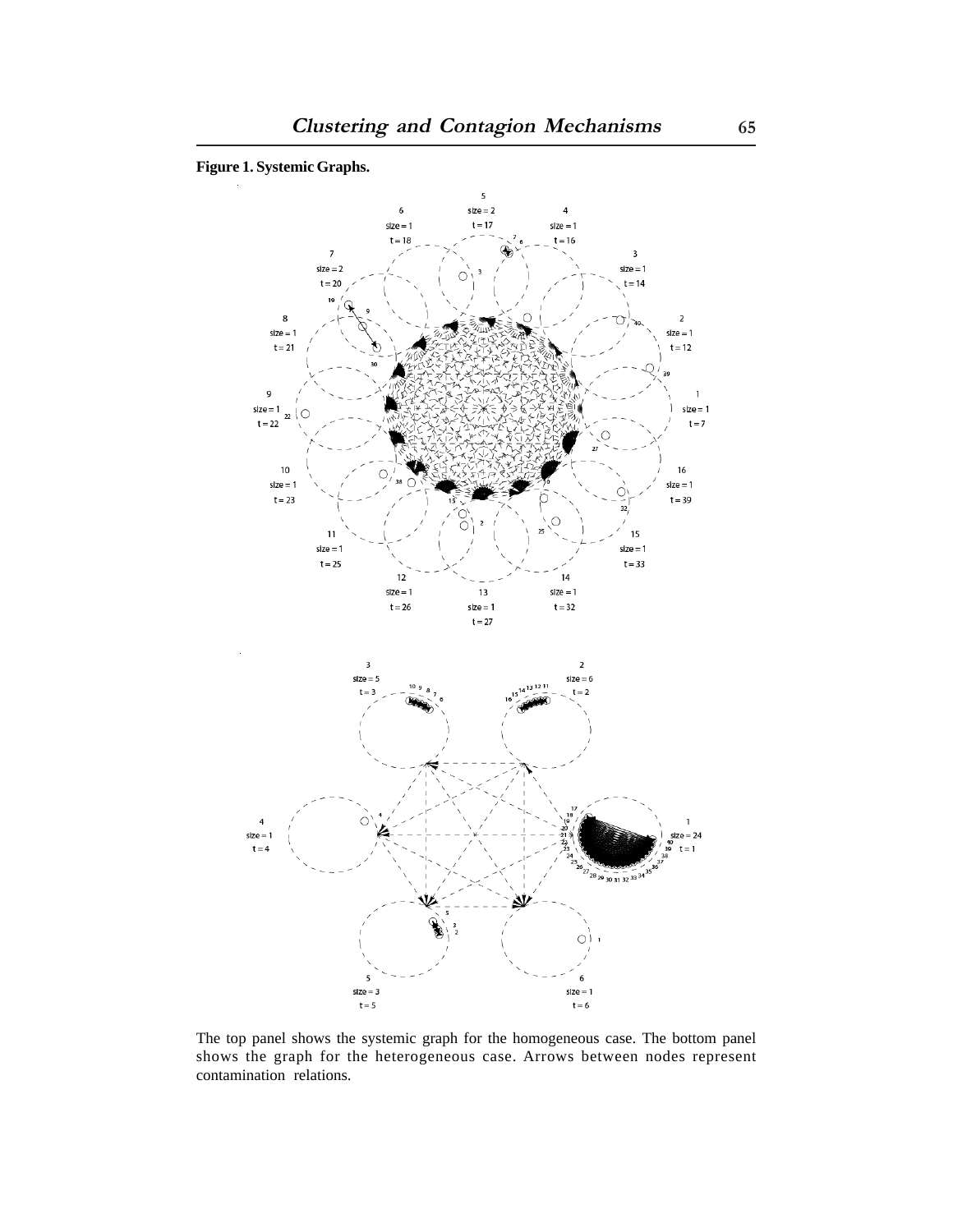**Figure 2. Correlation Graphs.**



All graphs are generated by assuming that all asset values are equally correlated with each other. The correlation parameter  $\rho$  is varied, while volatilities are always fixed to  $\mu = 0.1$  and  $\sigma = 0.4$ .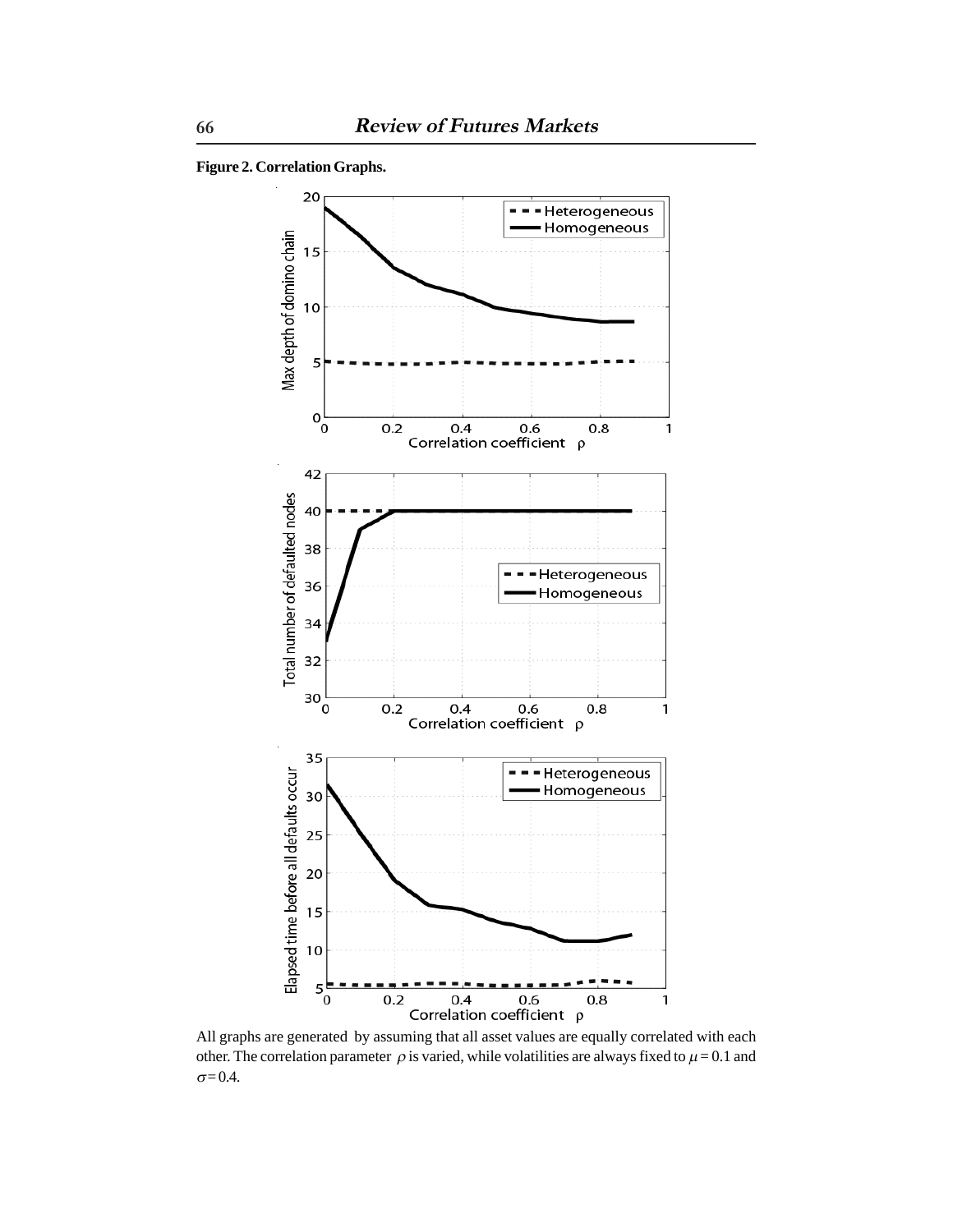



All graphs are generated by assuming that all asset values are uncorrelated with each other, and have equal drift and volatility. We report the systemic behavior as a function of the volatility parameter  $\sigma$ .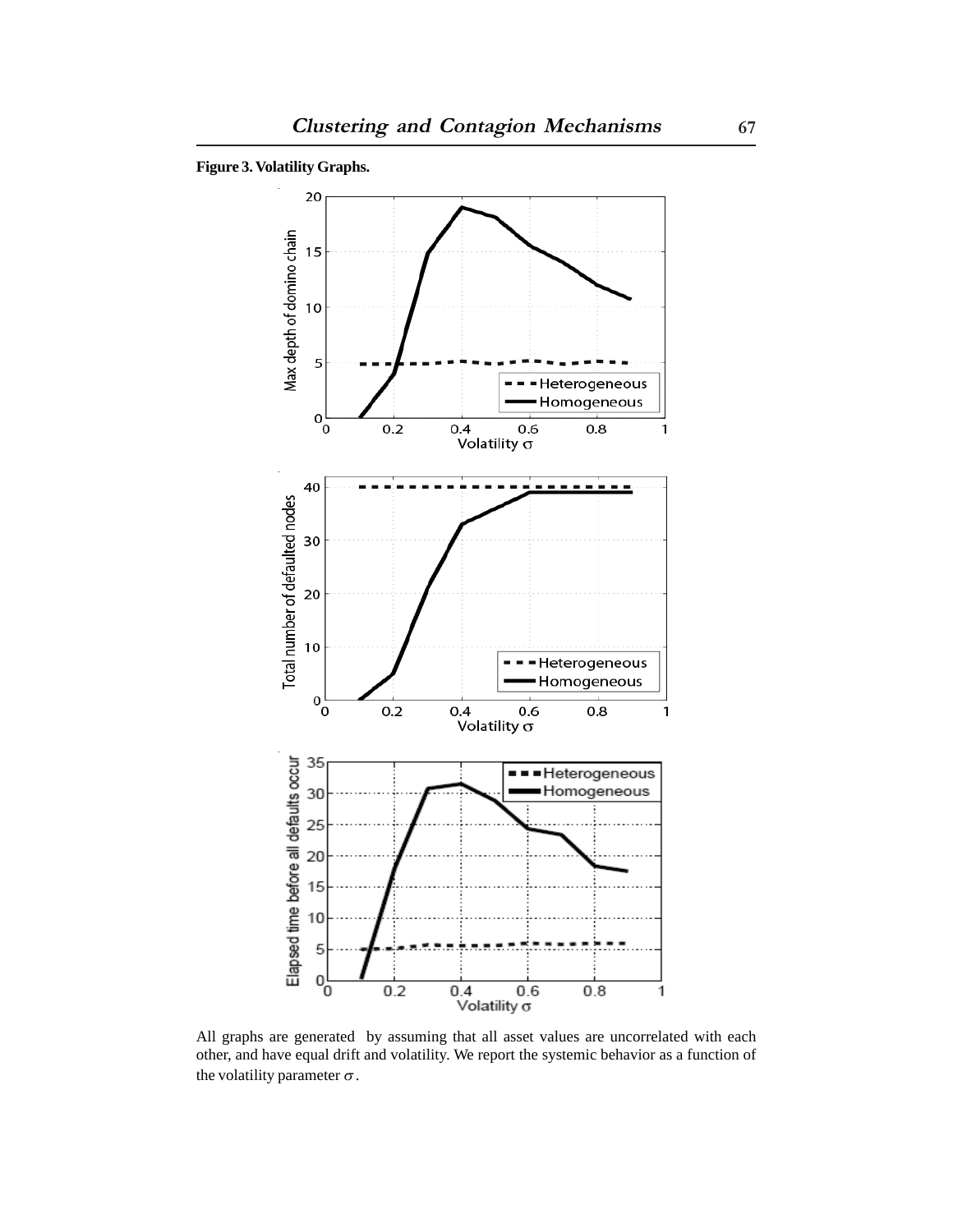more important than others, and consequently the failure of one node does not make significant knock-on impact on other nodes on the same date. On the other hand in the heterogeneous case, the larger liabilities owed by higher indexed nodes make them systemically more important than lower indexed nodes. Consequently they are able to trigger knock-on impact on the other nodes.

In practice, financial institutions with larger liabilities and size of exposures tend to be systemically more important according to the assessment methodology developed in Basel III (BCBS 2010). This is consistent with the results obtained in the heterogeneous case. Hence, they support the preventive measures against systemically important financial institutions suggested in Basel III (BCBS 2011), where such institutions are subject to higher capital requirements.

Another empirical study supporting our numerical results is the one conducted by Cont, Santos, and Moussa (2012). They show that the interbank Brazilian network exhibits a heterogeneous structure, both in terms of network connectivity and size of liability exposures. Indeed, there exists a strong positive correlation between the interbank liability size and the likelihood that default events cluster around a node. Their findings are consistent with results we obtain for the heterogeneous network structure, where we see that defaults of higher indexed node cluster at the earliest time due to their higher liabilities exposures.

They find that clusters of defaulted nodes are of small sizes and consist of systemically important nodes. In our numerical simulations, clusters are of larger size, most likely because we consider an extreme case where the network is fully connected, whereas the interbank Brazilian network may not be fully connected. We further remark that our framework captures not only the knock-on impact caused by the failing nodes but also the transmission effects propagating in cascade to the next dates.

**Volatility and Correlation Effects.** We analyze how volatility and correlation impact the systemic behavior of the network. Due to high heterogeneity of liability exposures in the heterogeneous configuration, both clustering and domino effects are mildly affected by increases in correlation or volatility. Differently, when the network is homogeneous, correlation increases will be associated with closer comovements of the node's liability exposures and consequently result in larger default clustering (defaults are more likely to occur simultaneously), and shorter default cascades. This is clearly captured in Figure 2, where we also see that increases in correlation reduce the time before all defaults occur.

 Figure 3 shows that when volatility is small, few nodes default if the network has a homogeneous liability structure. As the liabilities exhibit a small fluctuation around the initial values, the payments that each node will receive from creditors will be sufficient to repay debtors (also consider that each node has operating cash inflows to use). As volatility increases, the optionality embedded in the liability exposures will increase the risk, and consequently result in a larger number of defaults, and more noticeable domino effects. However, when the volatility becomes too large, the further amplification introduced by the optionality in interbank liabilities will make the network become more heterogeneous, and consequently result in a larger cluster and smaller domino effect.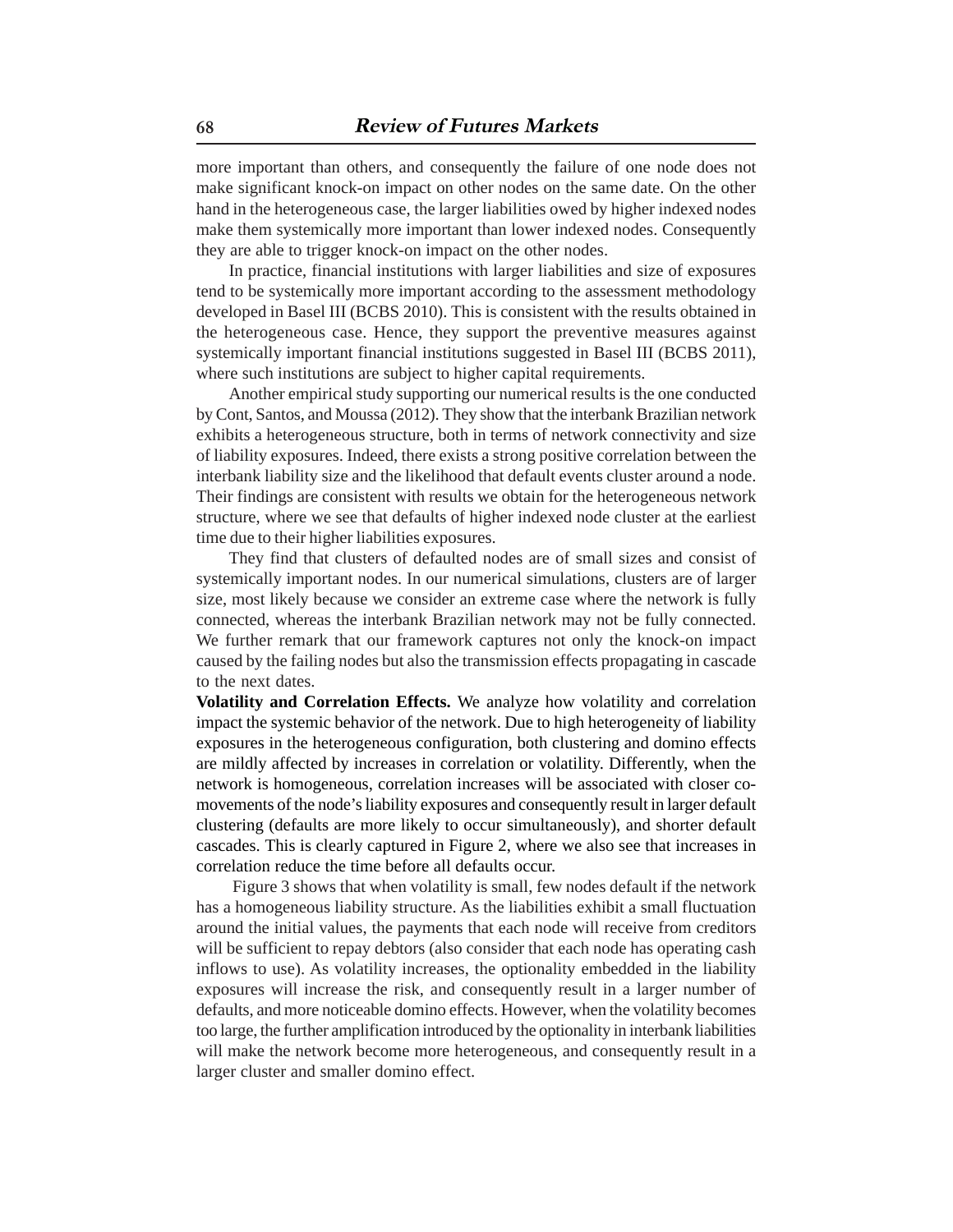#### **IV. CONCLUSIONS**

 We developed a multi-period clearing payment system building on the approach originally proposed by Eisenberg and Noe (2001). Our framework is able to capture the systemic effects of default propagation within a financial network over a time horizon. We analyze both domino and clustering effects arising in the financial network. We have shown that there exists a unique clearing payment sequence and provided an algorithm to recover it. We introduced a novel object, the systemic graph, to precisely quantify the cascade and clustering phenomena appearing in the network.

In order to assess the behavior of the network in highly volatility environments, we specialized our framework to the case when the term structure of liabilities consists of call options. We numerically analyzed the clustering and domino effect in the network under two relevant cases, namely homogeneous and heterogeneous liability structures. Our results indicate that default cascades are common when interbank liabilities are homogeneous. On the contrary, when the network is heterogeneous, default events cluster as the reduced payments coming from defaulted entities have a stronger impact on the solvency state of the remaining entities. Higher correlations between interbank liabilities make the domino effect smaller, and default clustering higher. While small volatilities have a minor impact on the default status of the network, higher values will make simultaneous default occurrences more likely.

#### **References**

- Allen F. and Gale, D., 2001, Financial Contagio. *Journal of Political Economy*, 108(1), 1-33.
- Angelini, O., Maresca, G., and Russo, D., 1996, Systemic Risk in the Netting System. *Journal of Banking and Finance*, 20, 853-868.
- Amini, H., Cont, R., and Minca, A., 2011, Stress Testing the Resilience of Financial Networks. *International Journal of Theoretical and Applied Finance*, 14.
- Basel Committee on Banking Supervision, *Basel III: A Global Regulatory Framework for More Resilient Banks and Banking Systems*, Available at http://www.bis.org/publ/bcbs189.htm.
- Basel Committee on Banking Supervision, *Global Systemically Important Banks: Assessment Methodology and the Additional Loss Absorbency Requirement*. Available at http://www.bis.org/publ/bcbs201.htm.
- Battiston, S., Delli Gatti, D., Callegati, M., Greenwald, B., and Stiglitz, J., 2012, Liaisons Dangereuses: Increasing Connectivity, Risk Sharing, and Systemic Risk. *Journal of Economic Dynamics and Control*, 36(8), 1121-1141.
- Battiston, S., Delli Gatti, D., Callegati, M., Greenwald, B., and Stiglitz, J., 2012, Default Cascades: When Does Risk Diversification Increase Stability? *Journal of Financial Stability*, 8(3), 138-149.
- Bris, A., Welch, I., and Zhu, N., 2006, The Costs of Bankruptcy: Chapter 7 Liquidation versus Chapter 11 Reorganization. *The Journal of Finance*, 61(3), 1253-1303.